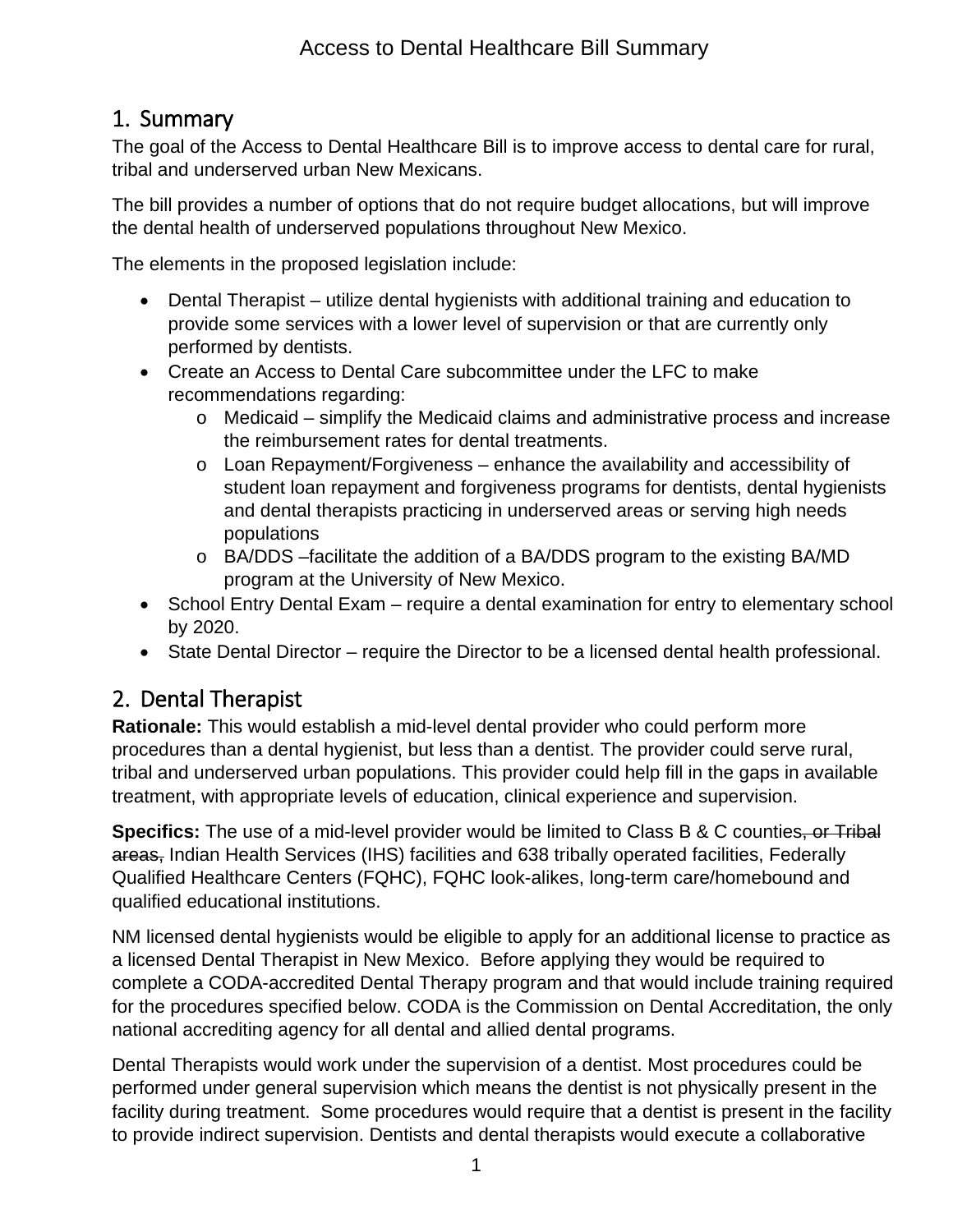#### Access to Dental Healthcare Bill Summary

dental therapy agreement which outlines the requirements and limitations of the dental therapist's supervision for each procedure. Since dental therapists would be required to be licensed as dental hygienists, they would function under the supervision requirements of that license, and a collaborative practice agreement when appropriate, while performing dental hygiene procedures. These functions are specified in the current statute and would include:

- Education and counseling
- Scaling and prophylaxis (cleaning)
- Diagnostic procedures including radiographs (x-rays)
- Preventive procedures like fluoride application and sealants
- Periodontal therapy including root planing and laser therapy
- Administration of local anesthetics, if certified

When licensed to practice as a dental therapist, they would be allowed to perform the following under:

General Supervision

- An oral evaluation and assessment of dental disease and the formulation of an individualized treatment plan authorized by the supervising dentist.
- Place/shape restorations
- Impressions for single tooth prosthesis
- Temporary cementation
- ART (atraumatic restorative therapy)
- Temporary/sedative restorations
- Extraction of primary teeth without radiological evidence of roots
- Palliative treatments
- Fabrication/placement of temporary crowns
- Non-surgical placement or removal of space maintainers
- Re-cementation of permanent crowns
- Repairs/adjustments to removable part/dentures and Tissue conditioning.
- Dispensing/administration of analgesics, anti-inflammatories, and antibiotics prescribed by the supervising dentist.
- Other related procedures as designated by the Board of Dental Health Care

Indirect Supervision

- Cavity preparation/restoration of primary and permanent teeth
- Preliminary fitting/ shaping of SS crowns

An outcome report will be conducted by the Department of Health (DOH) and reported to the Legislative Health and Human Services (LHHS) Committee five years after licensure of the first group of dental therapists, to also include evaluation of services delivered under indirect supervision for recommendation to general supervision.

### 3. Access to Dental Health Care Committee

The goal is to create a committee under the LFC to investigate and recommend legislative actions related to dental access to health care. The focus will include, but not be limited to: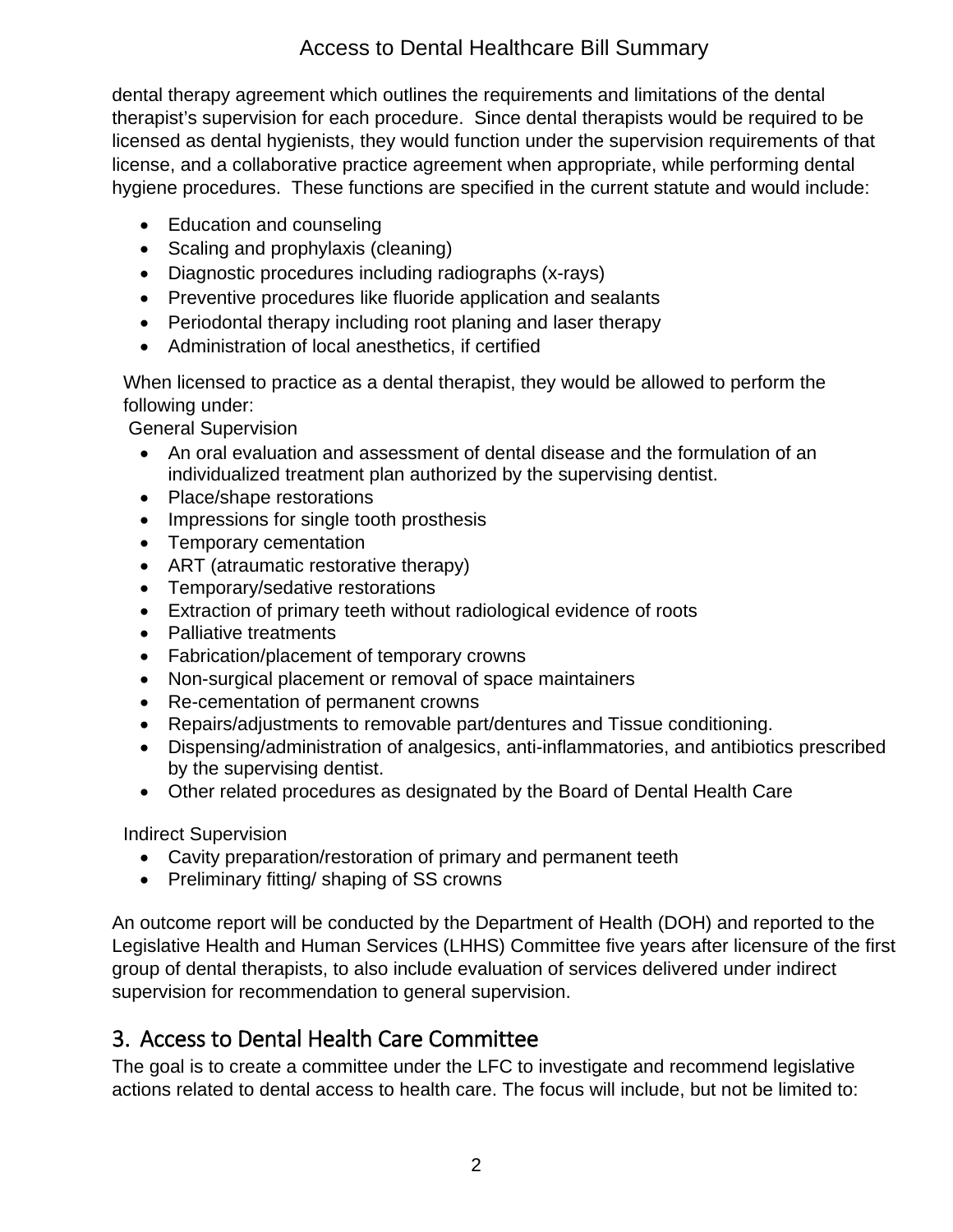#### Access to Dental Healthcare Bill Summary

- **Medicaid Changes:** Dental professionals feel that simplified administrative billing procedures and appropriate reimbursement levels would encourage dental medical professionals to accept more Medicaid patients. Other Medicaid related ideas are shown in Appendix A.
- **Dental Loan Forgiveness:** Student debt for current new dental graduates averages \$250,000. The need to service their oppressive student debt pressures students to choose more lucrative urban settings, rather than underserved settings and populations. Loan repayment/forgiveness programs give incentives that allow students to choose to practice in these settings. There are currently not enough opportunities available and some dentists have located in underserved areas, but are denied loan repayment incentives because of technical barriers.
- **BA/DDS Program:** The BA/MD program at UNM recruits primarily ethnic and underrepresented minority students out of high school, nurtures them through undergrad and guarantees a place in UNM medical school if the student remains eligible. Although NM does not have a dental school, pre-dental students could be recruited into the same program and given admission into contracted dental schools that accept NM students. The goal of the program is to increase the diversity of the dental workforce and return more students to rural areas.

## 4. School Examination Requirement

**Rationale:** There are many problems in underserved communities related to lack of understanding of the importance of dental health. Many children never see a dentist. For example, tooth decay is a communicable disease, so lack of dental care impacts not only the individual child, but also endangers other children. Also, children with untreated dental disease are more likely to miss school and not do as well academically.

Children who are seen and treated at an early age may not require expensive treatments later. They—and their families—can benefit from treatment as well as early education. This proposal is an attempt to deal with this problem.

Dental care for children up to age 21 is required to be covered under ACA (Obamacare), SCHIP. It is part of many (but not all) group policies.

**Specifics:** Children would be required to have a dental examination prior to entering public school systems. School districts would be given until 2020 to develop an appropriate protocol and educate families about the requirement.

### 5. State Dental Director

**Rationale:** A State Dental Director heads public health efforts related to oral disease. Often this entails operating preventive programs, encouraging community based dental efforts, and advising state officials on oral health policies. This individual must be skilled in both dental care and public health to be able to grasp the oral health challenges and offer creative solutions. There are benefits to the state if the State Dental Director is a licensed dental health professional.